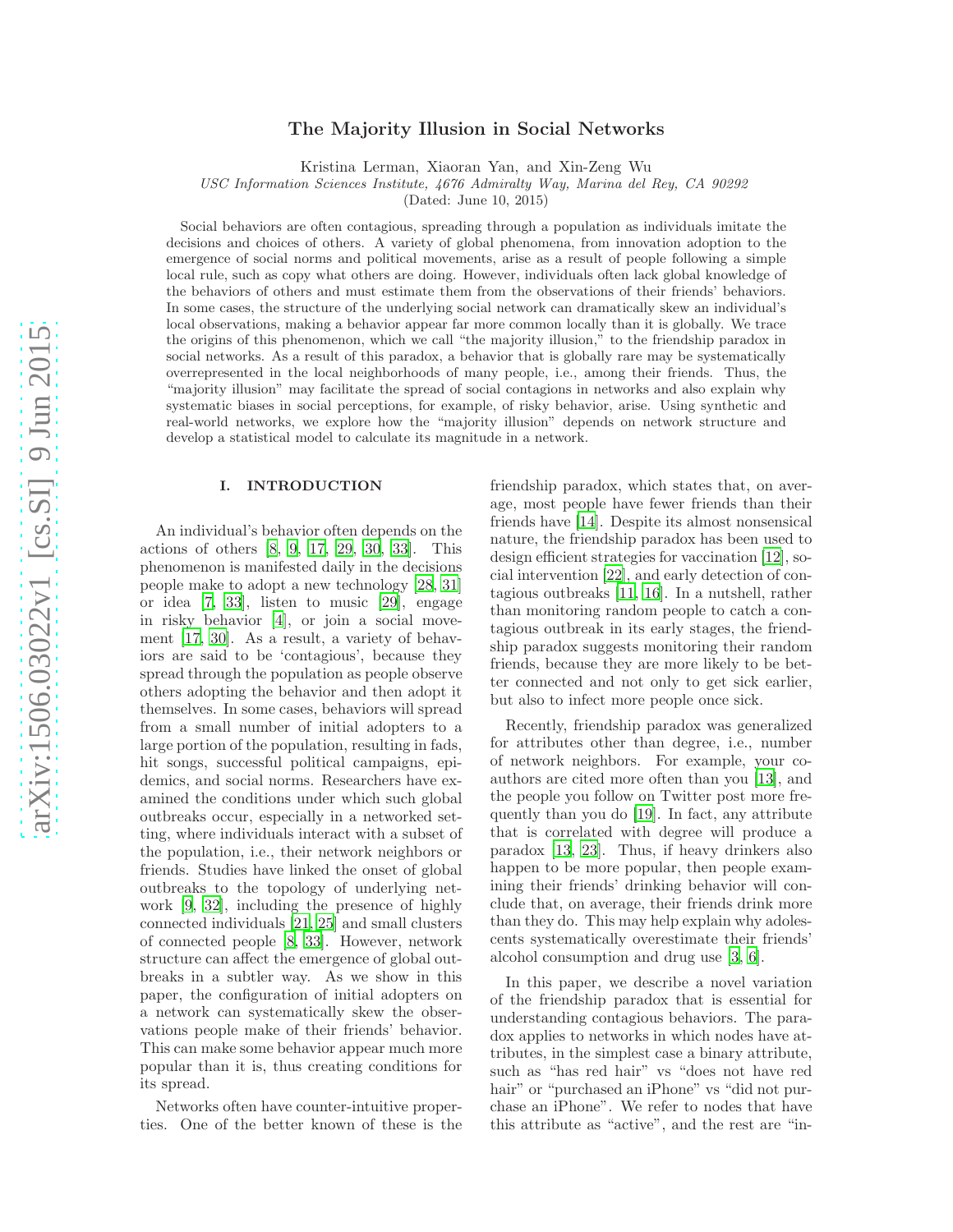active." We show that under some conditions, a large fraction of nodes will observe most of their neighbors in the active state, even when it is globally rare. For this reason, we call the paradox the "majority illusion."

As a simple illustration of the "majority illusion" paradox, consider the two networks in Figure [1.](#page-9-0) The networks are identical, except for which of the few nodes are colored. Imagine that colored nodes are active and the rest of the nodes are inactive. Despite this apparently small difference, the two networks are profoundly different: in the first network, every inactive node will examine its neighbors to observe that "at least half of my neighbors are active," while in the second network no node will make this observation. Thus, even though only three of the 14 nodes are active, it appears to all inactive nodes in the first network that most of their neighbors are active.

The "majority illusion" can dramatically impact social contagions. Researchers use the threshold model to describe the spread of social contagions in networks [\[10,](#page-6-12) [17,](#page-6-2) [32\]](#page-7-5). At each time step in this model, an inactive individual observes the current states of its k neighbors, and becomes active if more than  $\phi k$  of the neighbors are active; otherwise, it remains inactive. The fraction  $0 \leq \phi \leq 1$  is the activation threshold. It represents the amount of social proof an individual requires before switching to the active state [\[17\]](#page-6-2). Threshold of  $\phi = 0.5$  means that to become active, an individual has to have a majority neighbors in the active state. Though the two networks in Figure [1](#page-9-0) have the same topology, when the threshold is  $\phi = 0.5$ , all nodes will eventually become active in the network on the left, but not in the network on the right. This is because the "majority illusion" alters local neighborhoods of the nodes, distorting their perceptions of the prevalence of the active state.

This paper describes and analyzes the "majority illusion" paradox. We measure the strength of the paradox as the fraction of network nodes with a majority active neighbors. Using synthetic and real-world networks, we study how network structure and configuration of active nodes contributes to the paradox. We demonstrate empirically, as well as through theoretical analysis, that the paradox is stronger in networks in which the better-connected nodes are active, and also in networks with a heterogeneous degree distribution. Network structure also amplifies the paradox via degree correlations. The paradox is strongest in networks where low degree nodes have the tendency to connect to high degree nodes. Activating the high degree nodes in such networks biases the local observations of many nodes, which in turn impacts collective phenomena emerging in networks, including social contagions. Our statistical model quantifies the strength of this effect.

# II. RESULTS

A network's structure is partly specified by its degree distribution  $p(k)$ , which gives the probability that a randomly chosen node in an undirected network has  $k$  neighbors (i.e., degree  $k$ ). This quantity also affects the probability that a randomly chosen edge is connected to a node of degree k, otherwise known as neighbor degree distribution  $q(k)$ . Since high degree nodes have more edges, they will be over-represented in the neighbor degree distribution by a factor proportional to their degree; hence,  $q(k) = kp(k)/\langle k \rangle$ , where  $\langle k \rangle$  is the average node degree.

Networks often have structure beyond that specified by their degree distribution: for example, nodes may preferentially link to others with a similar (or very different) degree. Such degree correlation is captured by the joint degree distribution  $e(k, k')$ , the probability to find nodes of degrees  $k$  and  $k'$  at either end of a randomly chosen edge in an undirected network [\[27\]](#page-7-11). This quantity obeys normalization conditions  $\sum_{kk'} e(k, k') = 1$  and  $\sum_{k'} e(k, k') =$  $q(k)$ . Globally, degree correlation in an undirected network is quantified by the assortativity coefficient, which is simply the Pearson correlation between degrees of connected nodes:

$$
r = \frac{1}{\sigma_q^2} \sum_{k,k'} k k' \left[ e(k, k') - q(k) q(k') \right]
$$
  
= 
$$
\frac{1}{\sigma_q^2} \left[ \left( \sum_{k,k'} k k' e(k, k') \right) - \langle k \rangle_q^2 \right].
$$

Here,  $\sigma_q^2 = \sum_k k^2 q(k) - [\sum_k kq(k)]^2$ . In assortative networks  $(r > 0)$ , nodes have a tendency link to similar nodes, e.g., high-degree nodes to other high-degree nodes. In disassortative networks  $(r < 0)$ , on the other hand, they prefer to link to dissimilar nodes. A star composed of a central hub and nodes linked only to the hub is an example of a disassortative network.

We can use Newman's edge rewiring procedure [\[27\]](#page-7-11) to change a network's assortativity without changing its degree distribution  $p(k)$ . The rewiring procedure randomly chooses two pairs of connected nodes and swaps their edges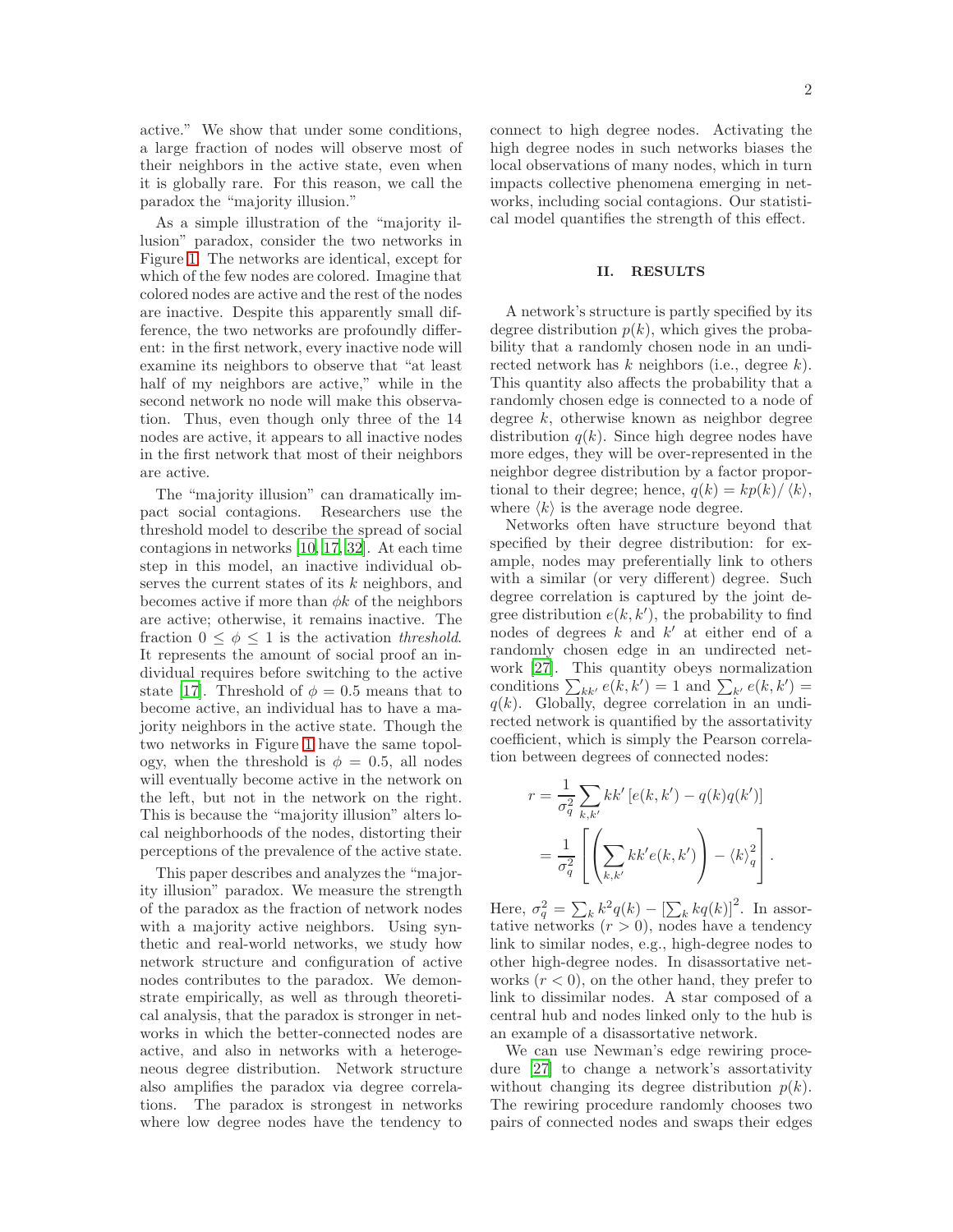

FIG. 1. An illustration of the "majority illusion" paradox. The two networks are identical, except for which three nodes are colored. These are the "active" nodes and the rest are "inactive." In the network on the left, all "inactive" nodes observe that at least half of their neighbors are "active," while in the network on the right, no "inactive" node makes this observation.

if doing so changes their degree correlation. This can be repeated until desired assortativity is achieved.

The configuration of attributes in a network is specified by the joint probability distribution  $P(x, k)$ , the probability that node of degree k has an attribute  $x$ . In this work, we consider binary attributes only, and refer to nodes with  $x = 1$  as active and those with  $x = 0$  as inactive. The joint distribution can be used to compute  $\rho_{kx}$ , the correlation between node degrees and attributes:

<span id="page-2-0"></span>
$$
\rho_{kx} \equiv \frac{1}{\sigma_x \sigma_k} \sum_{x,k} xk \left[ P(x,k) - P(x)p(k) \right] \qquad (1)
$$

$$
= \frac{1}{\sigma_x \sigma_k} \sum_k k \left[ P(x=1,k) - P(x=1)p(k) \right]
$$

$$
= \frac{P(x=1)}{\sigma_x \sigma_k} \left[ \langle k \rangle_{x=1} - \langle k \rangle \right].
$$

In the equations above,  $\sigma_k$  and  $\sigma_x$  are the standard deviations of the degree and attribute distributions respectively, and  $\langle k \rangle_{x=1}$  is the average degree of active nodes.

Randomly activating nodes creates a configuration with  $\rho_{kx}$  close to zero. We can change it by swapping attribute values among the nodes. For example, to increase  $\rho_{kx}$ , we randomly choose nodes  $v_1$  with  $x = 1$  and  $v_0$  with  $x = 0$ and swap their attributes if the degree of  $v_0$  is greater than the degree of  $v_1$ . We can continue swapping attributes until desired  $\rho_{kx}$  is achieved (or it no longer changes).

# A. "Majority Illusion" in Synthetic and Real-world Networks

Synthetic networks allow us to systematically study how network structure affects the strength of the "majority illusion" paradox. First, we looked at scale-free networks. We generated networks with  $N = 10,000$  nodes and degree distribution of the form  $p(k) \sim k^{-\alpha}$ . Such networks are used to model the heterogeneous structure of many real-world networks, which contain a few high degree hubs and many low degree nodes. To create a scale-free network, we first sampled a degree sequence from a distribution with exponent  $\alpha$ , where exponent  $\alpha$  took three different values (2.1, 2.4, and 3.1), and then used the configuration model to create an undirected network with that degree sequence (see Appendix Sec. [S1\)](#page-7-12). We activated  $P(x = 1) = 0.05$ of nodes and used edge rewiring and attribute swapping procedures describe above to change the network's degree assortativity  $r$  and degree– attribute correlation  $\rho_{kx}$ .

Figure [2](#page-9-1) shows the fraction of nodes with a majority active neighbors in these scale-free networks as a function of the degree–attribute correlation  $\rho_{kx}$  and for different values of degree assortativity  $r$ . The fraction of nodes experiencing the "majority illusion" can be quite large. For  $\alpha = 2.1, 60\% - 80\%$  of the nodes may observe a majority active neighbors, even though only 5% of the nodes are, in fact, active. The "majority illusion" is exacerbated by three factors: it becomes stronger as the degree–attribute correlation increases, and as the network becomes more disassortative (i.e., r decreases) and heavier-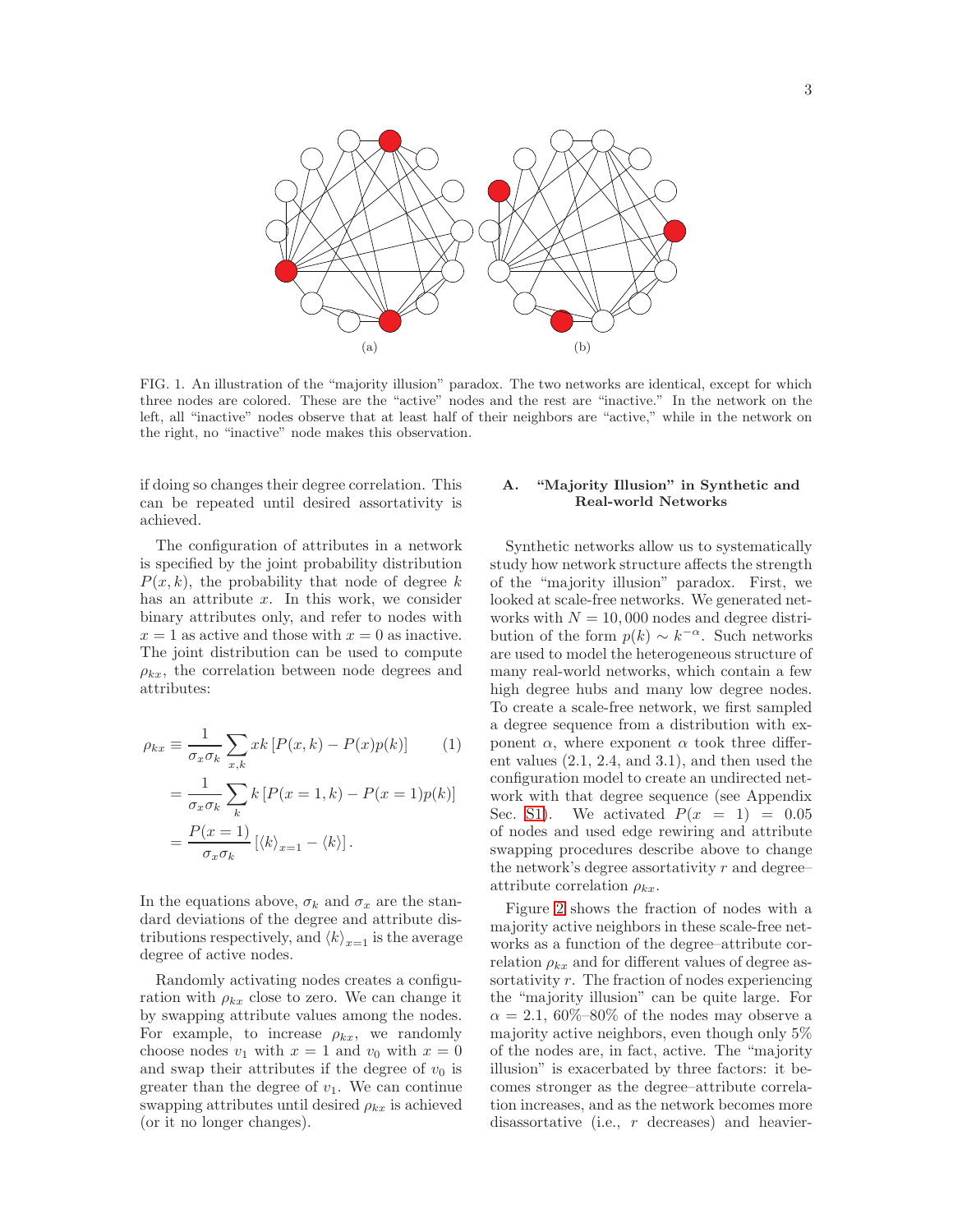

FIG. 2. Magnitude of the "majority illusion" in scale-free networks as a function of degree–attribute correlation  $\rho_{kx}$  and for different values of degree assortativity r. Each network has 10,000 nodes and degree distribution of the form  $p(k) \sim k^{-\alpha}$ . The fraction of active nodes in all cases is 5%. The lines represent calculations using the statistical model of Equation [4.](#page-5-0)

tailed (i.e.,  $\alpha$  becomes smaller). However, even when  $\alpha = 3.1$ , under some conditions a substantial fraction of nodes will experience the paradox. The lines in the figure show show theoretical estimates of the paradox using Equation [4,](#page-5-0) as described in the next subsection.

"Majority illusion" can also be observed in networks with a Poisson degree distribution. We used the Erdős-Rényi model to generate networks with  $N = 10,000$  and average degrees  $\langle k \rangle = 5.2$  and  $\langle k \rangle = 2.5$  (see Appendix Sec. [S1\)](#page-7-12). We randomly activated 5%, 10%, and 20% of the nodes, and used edge rewiring and attribute swapping to change r and  $\rho_{kx}$  in these networks. Figure [3](#page-4-0) shows the fraction of nodes in the paradox regime. Though much reduced compared to scale-free networks, we still observe some amount of the paradox, especially in networks with a greater fraction of active nodes.

We also examined whether "majority illusion" can be manifested in real-world networks. We looked at three typical social and communications networks: the co-authorship network of high energy physicists (HepTh) [\[24](#page-7-13)], social media follower graph (Digg) [\[20](#page-7-14)], and the network representing links between political blogs (blogs) [\[2\]](#page-6-13). All three networks are undirected. To make the Digg follower graph undirected, we kept only the mutual follow links, and further reduced the graph by extracting the largest connected component. Except for political blogs  $(r = -0.22)$ , the networks were assortative with  $r = 0.23$  and  $r = 0.12$  for HepTh and Digg respectively. These data are described in Appendix Sec. [S1.](#page-7-12)

Figure [4](#page-4-1) shows the fraction of nodes experiencing the "majority illusion" for different fractions of active nodes  $P(x = 1) = 0.05, 0.1, 0.2$ and 0.3. As degree–attribute correlation  $\rho_{kx}$  increases, a substantial fraction of nodes experience the paradox in almost all networks. The effect is largest in the disassortative political blogs network, where for high enough correlation, as many as 60%–70% of nodes will have a majority active neighbors, even when only 20% of the nodes are active. The effect also exists in the Digg network of mutual followers, and to a lesser degree in the HepTh co-authorship network. Although positive assortativity reduces the magnitude of the effect, compared with synthetic networks, local perceptions of nodes in real-world networks can also be skewed. If the attribute represents an opinion, under some conditions, even a minority opinion can appear to be extremely popular locally.

# B. Modeling "Majority Illusion" in Networks

Having demonstrated empirically some of the relationships between "majority illusion" and network structure, we next develop a model that includes network properties in the calculation of paradox strength. Like the friendship paradox, the "majority illusion" is rooted in differences between degrees of nodes and their neighbors [\[14](#page-6-5), [18\]](#page-6-14). These differences result in nodes perceiving that, not only are their neighbors better connected [\[14\]](#page-6-5), on average, but that they also have more of some attribute than they themselves have [\[19\]](#page-7-9). The latter paradox, which is referred to as the generalized friendship paradox, is enhanced by correlations between node degrees and attribute values  $\rho_{kx}$  [\[13\]](#page-6-9). In binary attribute networks, where nodes can be either active or inactive, a configuration in which higher degree nodes tend to be active causes the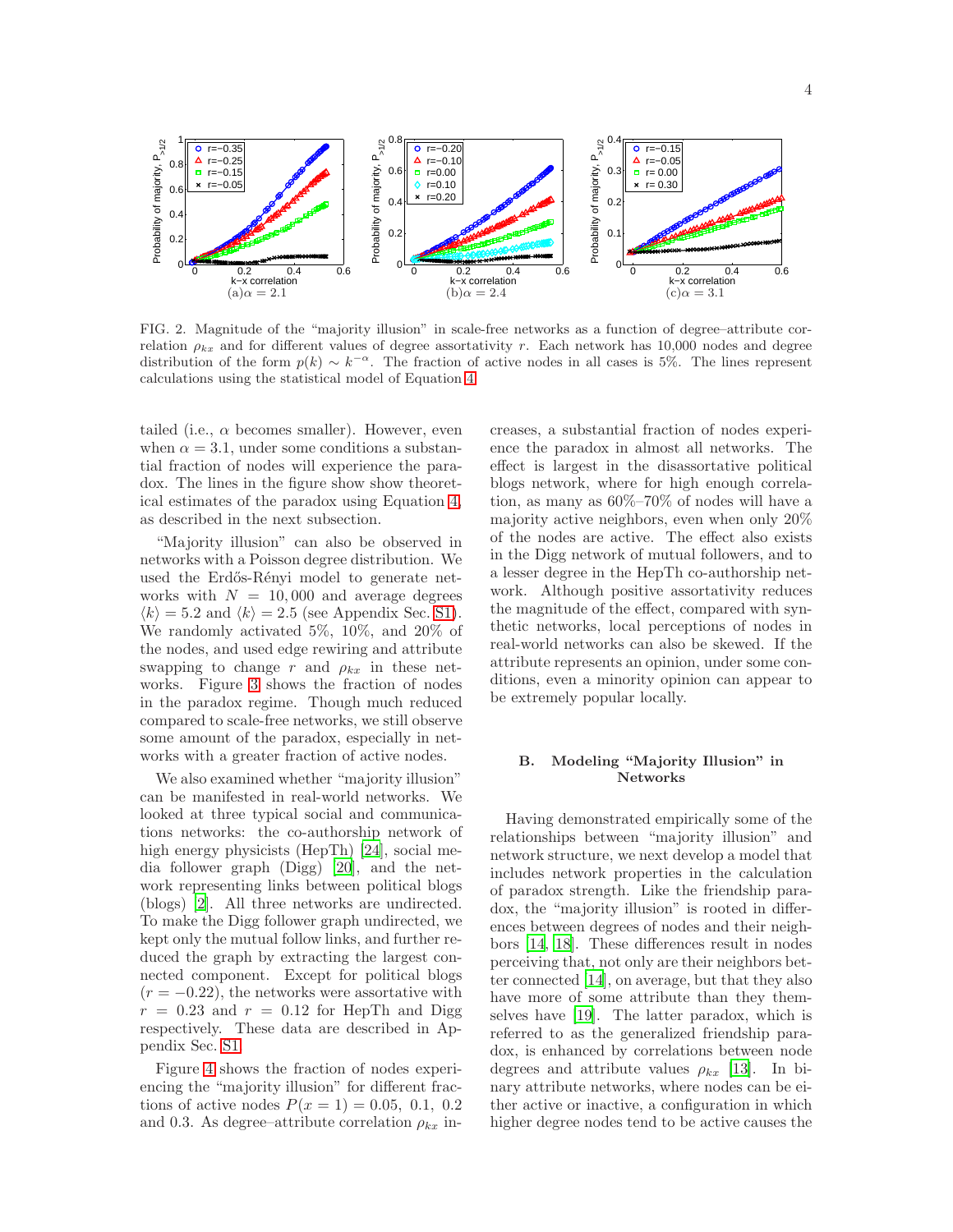Erdős-Rényi network with  $N = 10,000$  and  $\langle k \rangle = 5.2$ 



<span id="page-4-0"></span>FIG. 3. Magnitude of the "majority illusion" in Erdős-Rényi-type networks as a function of degree–attribute correlation  $\rho_{kx}$  and for different values of degree assortativity r. Each network has 10,000 nodes with  $\langle k \rangle = 5.2$  (top row) or  $\langle k \rangle = 2.5$  (bottom row), and different fractions of active nodes. The lines represent calculations using the statistical model of Equation [4.](#page-5-0)



<span id="page-4-1"></span>FIG. 4. Magnitude of the "majority illusion" in real-world networks as a function of degree–attribute correlation  $\rho_{kx}$  for different fraction of active nodes  $P(x = 1)$ . The lines represent calculations using the statistical model of Equation [4.](#page-5-0)

remaining nodes to observe that their neighbors are more active than they are (see Appendix Sec. [S1 A\)](#page-7-15).

While heterogeneous degree distribution and degree–attribute correlations give rise to friendship paradoxes even in random networks, other elements of network structure, such as correlation between degrees of connected nodes, may also affect observations nodes make of their neighbors. To understand why, consider the probability that a node has an active neighbor, conditioned on that node having a degree  $k$ :

<span id="page-4-2"></span>
$$
P(x'=1|k) = \sum_{k'} P(x'=1|k')P(k'|k) \quad (2)
$$

$$
= \sum_{k'} P(x'=1|k') \frac{e(k,k')}{q(k)}.
$$

In the equation above,  $e(k, k')$  is the joint degree distribution. Globally, the probability that any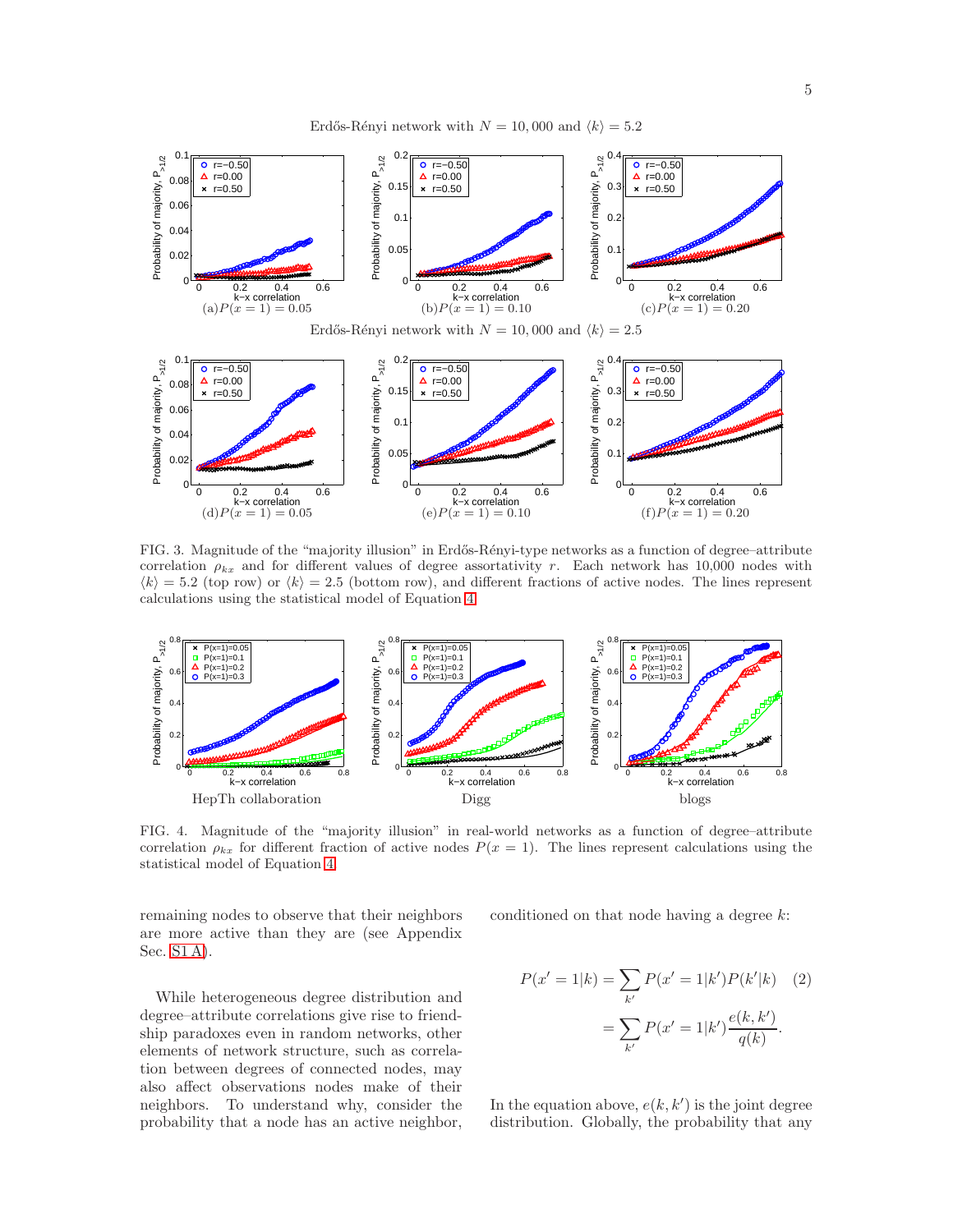node has an active neighbor is

$$
P(x'=1) = \sum_{k} P(x'=1|k)p(k)
$$
  
= 
$$
\sum_{k} \sum_{k'} P(x'=1|k') \frac{e(k, k')}{q(k)} p(k)
$$
  
= 
$$
\sum_{k} \sum_{k'} \frac{P(x'=1, k')}{p(k')} e(k, k') \frac{\langle k \rangle}{k}
$$
  
= 
$$
\sum_{k'} \frac{P(x'=1, k')}{q(k')} \sum_{k} \frac{k'}{k} e(k, k').
$$

Given two different networks with the same degree distribution  $p(k)$  and the same configuration of active nodes, the probability that a node in each network observes an active neighbor  $P(x' = 1)$  is a function of  $\sum_{k,k'} (k'/k) e(k, k')$ . Since assortativity r is a function of  $\sum_{k,k'} k k'e(k, k')$ , we can see that the two expressions weigh the  $e(k, k')$  term in opposite ways. This suggests that the probability of having an active neighbor increases as assortativity decreases and vice versa. Thus, we expect stronger paradoxes in disassortative networks.

To quantify the "majority illusion" paradox, we calculate the probability that a node of degree k has more than a fraction  $\phi$  of active neighbors, i.e., neighbors with attribute value  $x' = 1$ :

<span id="page-5-1"></span>
$$
P_{>\phi}(k) = \sum_{n>\phi k}^{k} {k \choose n} \times
$$
  
 
$$
P(x'=1|k)^{n} (1 - P(x'=1|k))^{(k-n)}.
$$
 (3)

Here  $P(x' = 1|k)$  is the conditional probability of having an active neighbor, given a node with degree  $k$ , and is specified by Eq. [2.](#page-4-2) Although the threshold  $\phi$  in Eq. [3](#page-5-1) could be any fraction, in this paper we focus on  $\phi = \frac{1}{2}$ , which represents a straight majority. Thus, the fraction of all nodes most of whose neighbors are active is

<span id="page-5-0"></span>
$$
P_{>\frac{1}{2}} = \sum_{k} p(k) \sum_{n>\frac{k}{2}}^{k} {k \choose n} \times
$$
  
\n
$$
P(x'=1|k)^{n} (1 - P(x'=1|k))^{(k-n)}.
$$
\n(4)

Using Equation [4,](#page-5-0) we can calculate the strength of the "majority illusion" paradox for any network whose degree sequence, joint degree distribution  $e(k, k')$ , and conditional attribute distribution  $P(x|k)$  are known. The solid lines in Figures [2](#page-9-1)[–4](#page-4-1) report these calculations for each network. We used the empirically determined joint probability distribution  $P(x, k)$  to calculate  $P(x = 1|k)$  in the equation above, as well as  $\rho_{kx}$  for the figure. For some "well-behaved" degree distributions,  $P(x = 1|k)$  can be determined analytically (rather than empirically) by approximating the joint distribution  $P(x, k)$  as a bivariate normal distribution (see Appendix Sec. [S1 B\)](#page-8-0). However, this "gaussian" approximation breaks down as degree distributions becomes heavier tailed. Overall, our statistical model does a good job explaining most of the empirical observations. Although the global degree assortativity  $r$  is an important contributor to the "majority illusion," a more detailed view of the structure using joint degree distribution  $e(k, k')$  is necessary to accurately estimate the magnitude of the paradox. As demonstrated in Appendix Sec. [S1 C,](#page-8-1) two networks with the same  $p(k)$  and r can display different amounts of the paradox.

### III. DISCUSSION

Local prevalence of some attribute among a node's network neighbors can be very different from its global prevalence, creating an illusion that the attribute is far more common than it actually is. In a social network, this illusion may cause people to reach wrong conclusions about how common a behavior is, leading them to accept as a norm a behavior that is globally rare. This may explain how global outbreaks can be triggered by very few initial adopters, and why people overestimate how much their friends engage in risky behaviors, such as alcohol and drug use.

We quantified this paradox, which we call the "majority illusion", and studied its dependence on network structure and attribute configuration. As in the friendship paradox [\[13,](#page-6-9) [14,](#page-6-5) [19](#page-7-9), [23\]](#page-7-10), "majority illusion" can ultimately be traced to the power of high degree nodes to skew the observations of many others. This is because such nodes are overrepresented in the local neighborhoods of other nodes. This, by itself is not surprising, given than high degree nodes are expected to have more influence and are often targeted by influence maximization algorithms [\[21\]](#page-7-6). However, the ability of high degree nodes to bias the perceptions of others depends on other aspects of network structure. Specifically, we showed that the paradox is much stronger in disassortative networks, where high degree nodes tend to link to low degree nodes. In other words, given the same degree distribution, the high degree nodes in a disassortative network will have greater power to skew the observations of oth-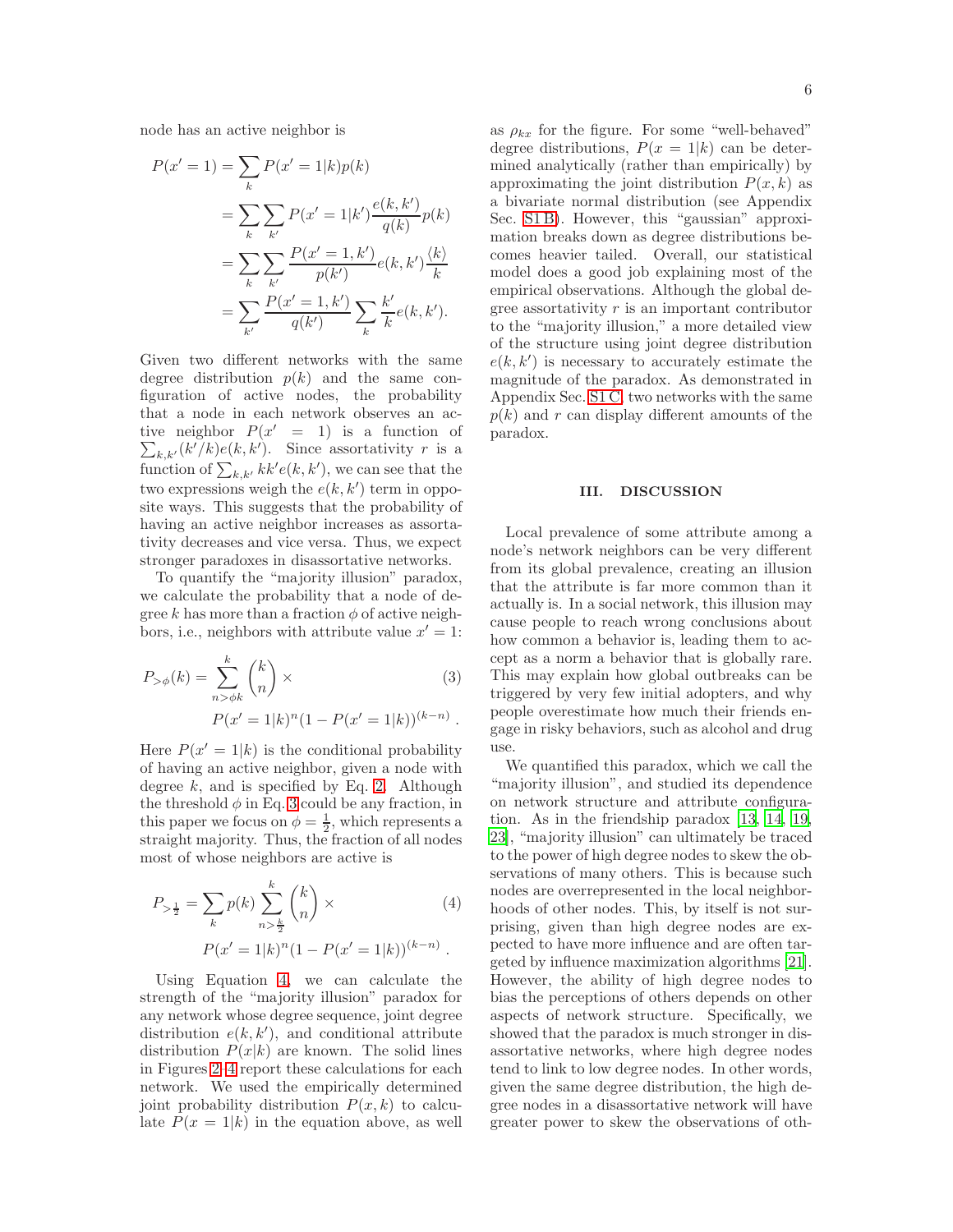ers than those in an assortative network. This suggests that some network structures are more susceptible than others to influence manipulation and the spread of external shocks [\[32\]](#page-7-5). Furthermore, small changes in network topology, assortativity and degree–attribute correlation may further exacerbate the paradox even when there are no actual changes in the distribution of the attribute. This may explain the apparently sudden shifts in public attitudes witnessed during the Arab Spring and on the question of gay marriage.

The "majority illusion" is an example of class size bias effect. When sampling data to estimate average class or event size, more popular classes and events will be overrepresented in the sam-

- 
- <span id="page-6-16"></span>[1] Dimitris Achlioptas, Aaron Clauset, David Kempe, and Cristopher Moore. On the Bias of Traceroute Sampling; or, Power-law Degree Distributions in Regular Graphs. In Proc. 37th ACM Symposium on Theory of Computing (STOC), 2005.
- <span id="page-6-13"></span>[2] Lada A Adamic and Natalie Glance. The political blogosphere and the 2004 us election: divided they blog. In Proceedings of the 3rd international workshop on Link discovery, pages 36–43. ACM, 2005.
- <span id="page-6-10"></span>[3] J. S. Baer, A. Stacy, and M. Larimer. Biases in the perception of drinking norms among college students. Journal of studies on alcohol, 52(6):580–586, November 1991.
- <span id="page-6-4"></span>[4] Jonathan M. Bearak. Casual Contraception in Casual Sex: Life-Cycle Change in Undergraduates' Sexual Behavior in Hookups. Social Forces, 93(2):sou091–513, October 2014.
- <span id="page-6-17"></span>[5] Edward A Bender and E Rodney Canfield. The asymptotic number of labeled graphs with given degree sequences. Journal of Combinatorial Theory, Series A, 24(3):296–307, 1978.
- <span id="page-6-11"></span>[6] Alan D Berkowitz. An overview of the social norms approach. Changing the culture of college drinking: A socially situated health communication campaign, pages 193–214, 2005.
- <span id="page-6-3"></span>[7] Luís Bettencourt, Ariel Cintron-Arias, David I Kaiser, and Carlos Castillo-Chavez. The power of a good idea: Quantitative modeling of the spread of ideas from epidemiological models. Physica A: Statistical Mechanics and its Applications, 364:513–536, 2006.
- <span id="page-6-0"></span>[8] Damon Centola. The Spread of Behavior in an Online Social Network Experiment. Science, 329(5996):1194–1197, September 2010.
- <span id="page-6-1"></span>[9] Damon Centola and Andrea Baronchelli. The spontaneous emergence of conventions: An experimental study of cultural evolution. Pro-

ple, biasing estimates of their average size [\[15\]](#page-6-15). Thus, the average class size that students experience at college is larger than the college's average class size. Similarly, people experience highways, restaurants, and events to be more crowded than they normally are. In networks, sampling bias affects estimates of network structure, including its degree distribution [\[1,](#page-6-16) [18\]](#page-6-14). Our work suggests that network bias also affects an individual's local perceptions and the collective social phenomena that emerge.

# Acknowledgements

Authors are grateful to Nathan Hodas and Farshad Kooti for their inputs into this work.

ceedings of the National Academy of Sciences, 112(7):1989–1994, February 2015.

- <span id="page-6-12"></span>[10] Damon Centola, Víctor M. Eguíluz, and Michael W. Macy. Cascade dynamics of complex propagation. Physica A: Statistical Mechanics and its Applications, 374(1):449–456, January 2007.
- <span id="page-6-7"></span>[11] Nicholas A. Christakis and James H. Fowler. Social Network Sensors for Early Detection of Contagious Outbreaks. PLoS ONE, 5(9):e12948+, September 2010.
- <span id="page-6-6"></span>[12] Reuven Cohen, Shlomo Havlin, and Daniel ben Avraham. Efficient Immunization Strategies for Computer Networks and Populations. Phys. Rev. Lett., 91:247901, Dec 2003.
- <span id="page-6-9"></span>[13] Young-Ho Eom and Hang-Hyun Jo. Generalized friendship paradox in complex networks: The case of scientific collaboration. Scientific Reports, 4, April 2014.
- <span id="page-6-5"></span>[14] Scott L. Feld. Why Your Friends Have More Friends Than You Do. American Journal of Sociology, 96(6):1464–1477, May 1991.
- <span id="page-6-15"></span>[15] Scott L. Feld and Bernard Grofman. Variation in Class Size, the Class Size Paradox, and Some Consequences for Students. Research in Higher Education, 6(3), 1977.
- <span id="page-6-8"></span>[16] Manuel Garcia-Herranz, Esteban Moro, Manuel Cebrian, Nicholas A. Christakis, and James H. Fowler. Using Friends as Sensors to Detect Global-Scale Contagious Outbreaks. PLoS ONE, 9(4):e92413+, April 2014.
- <span id="page-6-2"></span>[17] Mark Granovetter. Threshold Models of Collective Behavior. American Journal of Sociology, 83(6):1420–1443, 1978.
- <span id="page-6-14"></span>[18] Sidharth Gupta, Xiaoran Yan, and Kristina Lerman. Structural Properties of Ego Networks. In International Conference on Social Computing, Behavioral Modeling and Prediction, 2015.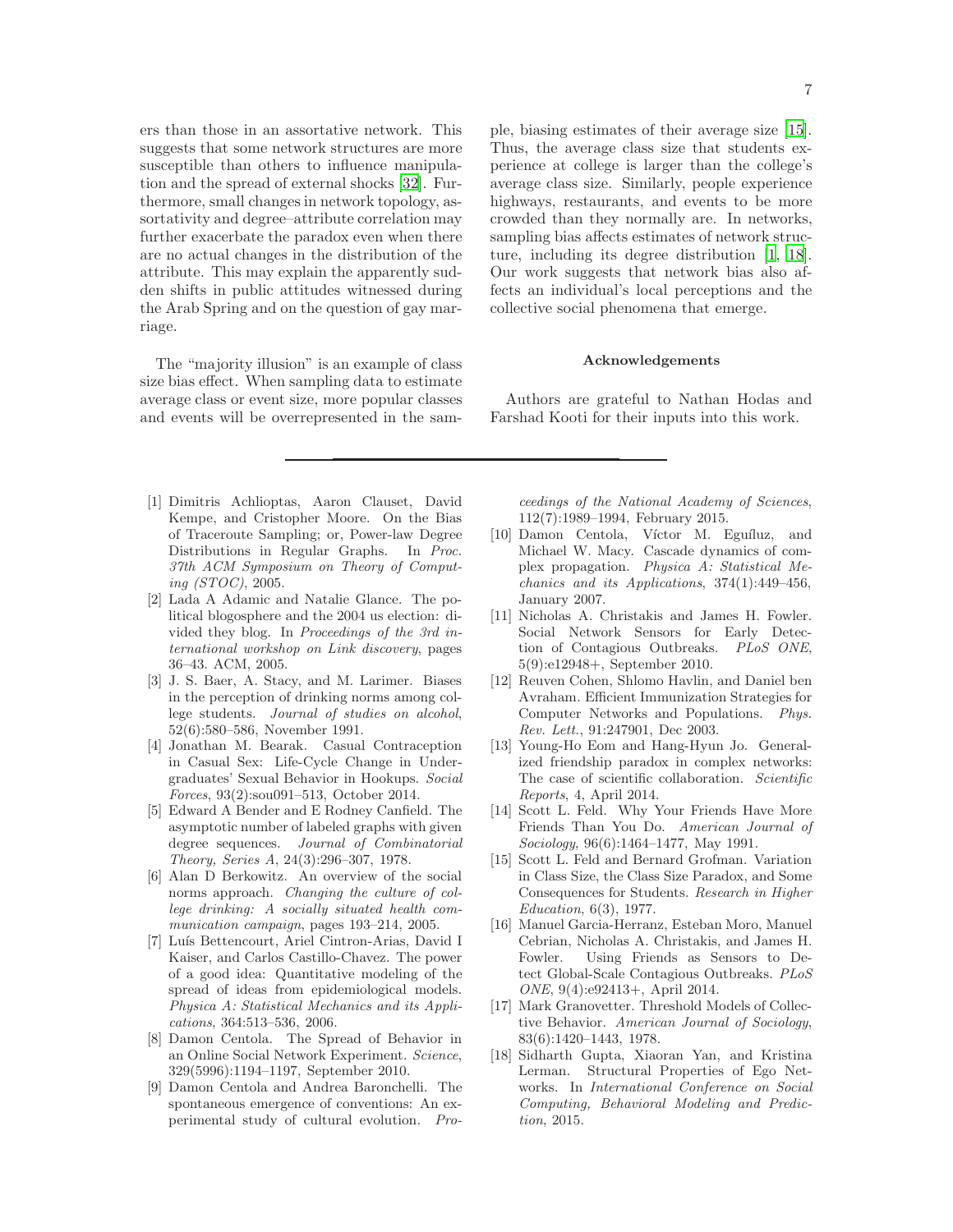- <span id="page-7-9"></span>[19] Nathan Hodas, Farshad Kooti, and Kristina Lerman. Friendship Paradox Redux: Your Friends Are More Interesting Than You. In Proc. 7th Int. AAAI Conf. on Weblogs And Social Media, 2013.
- <span id="page-7-14"></span>[20] Tad Hogg and Kristina Lerman. Social dynamics of digg. EPJ Data Science, 1(5), June 2012.
- <span id="page-7-6"></span>[21] David Kempe, Jon Kleinberg, and Eva Tardos. Maximizing the spread of influence through a social network. In KDD '03: Proceedings of the ninth ACM SIGKDD international conference on Knowledge discovery and data mining, pages 137–146, New York, NY, USA, 2003. ACM Press.
- <span id="page-7-8"></span>[22] David A. Kim, Alison R. Hwong, Derek Stafford, D. Alex Hughes, A. James O'Malley, James H. Fowler, and Nicholas A. Christakis. Social network targeting to maximise population behaviour change: a cluster randomised controlled trial. The Lancet, May 2015.
- <span id="page-7-10"></span>[23] Farshad Kooti, Nathan O. Hodas, and Kristina Lerman. Network Weirdness: Exploring the Origins of Network Paradoxes. In International Conference on Weblogs and Social Media (ICWSM), March 2014.
- <span id="page-7-13"></span>[24] Jure Leskovec, Jon Kleinberg, and Christos Faloutsos. Graph evolution: Densification and shrinking diameters. ACM Transactions on Knowledge Discovery from Data (TKDD), 1(1):2, 2007.
- <span id="page-7-7"></span>[25] J. O. Lloyd-Smith, S. J. Schreiber, P. E. Kopp, and W. M. Getz. Superspreading and the effect of individual variation on disease emergence. Nature, 438(7066):355–359, 2005.
- <span id="page-7-16"></span>[26] Michael Molloy and Bruce Reed. A critical point for random graphs with a given degree sequence. Random structures  $\mathcal C$  algorithms, 6(2-3):161–180, 1995.
- <span id="page-7-11"></span>[27] M. E. J. Newman. Assortative Mixing in Networks. Phys. Rev. Lett., 89:208701, Oct 2002.
- <span id="page-7-3"></span>[28] Everett M. Rogers. Diffusion of Innovations, 5th Edition. Free Press, 5th edition, August 2003.
- <span id="page-7-0"></span>[29] M. J. Salganik, P. S. Dodds, and D. J. Watts. Experimental Study of Inequality and Unpredictability in an Artificial Cultural Market. Science, 311, 2006.
- <span id="page-7-1"></span>[30] Thomas C. Schelling. Hockey Helmets, Concealed Weapons, and Daylight Saving: A Study of Binary Choices with Externalities. The Journal of Conflict Resolution, 17(3), 1973.
- <span id="page-7-4"></span>[31] Thomas W. Valente. Network Models of the Diffusion of Innovations (Quantitative Methods in Communication Subseries). Hampton Press (NJ), 1995.
- <span id="page-7-5"></span>[32] Duncan J. Watts. A simple model of global cascades on random networks. Proceedings of the National Academy of Sciences, 99(9):5766– 5771, April 2002.
- <span id="page-7-2"></span>[33] H. Peyton Young. The dynamics of social innovation. Proceedings of the National Academy of

Sciences, 108(Supplement 4):21285–21291, December 2011.

### APPENDIX

# <span id="page-7-12"></span>S1. DATA

We use the configuration model [\[5](#page-6-17), [26\]](#page-7-16), as implemented by the SNAP library (https://snap.stanford.edu/data/), to create a scale-free network with a specified degree sequence. We generated a degree sequence from a power law of the form  $p(k) \sim k^{-\alpha}$ . Here,  $p_k$ is fraction of nodes that have  $k$  half-edges. The configuration model proceeded by linking a pair of randomly chosen half-edges to form an edge. The linking procedure was repeated until all half-edges have been used up or there were no more ways to form an edge.

To create Erdős-Rényi-type networks, we started with  $N = 10,000$  nodes and linked pairs at random with some fixed probability. These probabilities were fixed to produce average degree similar to the average degree of the scalefree networks.

The statistics of real-world networks we studied, including the collaboration network of high energy physicist  $(HepTh),<sup>1</sup>$  Digg follower graph (http://www.isi.edu/∼lerman/downloads/digg2009.html), and a network of political blogs (http://wwwpersonal.umich.edu/∼mejn/netdata/) are summarized below.

| network nodes edges                   |                          | $\langle k \rangle$ | assortativity |
|---------------------------------------|--------------------------|---------------------|---------------|
|                                       | HepTh 9,877 25,998       | 5.3                 | 0.2283        |
|                                       | Digg 25,454 175,892 13.8 |                     | 0.1160        |
| Political blogs 1,490   19,090   25.6 |                          |                     | $-0.2212$     |

## <span id="page-7-15"></span>A. Friendship Paradox

Node degree distribution  $p(k)$  gives the probability that a randomly chosen node in an undirected network has k neighbors or edges. Neighbor degree distribution  $q(k)$  gives the probability that a randomly chosen edge in an undirected network is connected to a node of degree k. It is easy to demonstrate that average neighbor degree  $\langle k \rangle_q$  is larger than average node degree  $\langle k \rangle$ . The difference between these quantities is

$$
\langle k \rangle_q - \langle k \rangle = \sum_k \frac{k^2 p(k)}{\langle k \rangle} - \langle k \rangle = \frac{\langle k^2 \rangle - \langle k \rangle^2}{\langle k \rangle} = \frac{\sigma_k^2}{\langle k \rangle},
$$

where  $\sigma_k$  is the standard deviation of the degree distribution  $p(k)$ . Since  $\sigma_k \geq 0$ ,  $\langle k \rangle_q - \langle k \rangle \geq$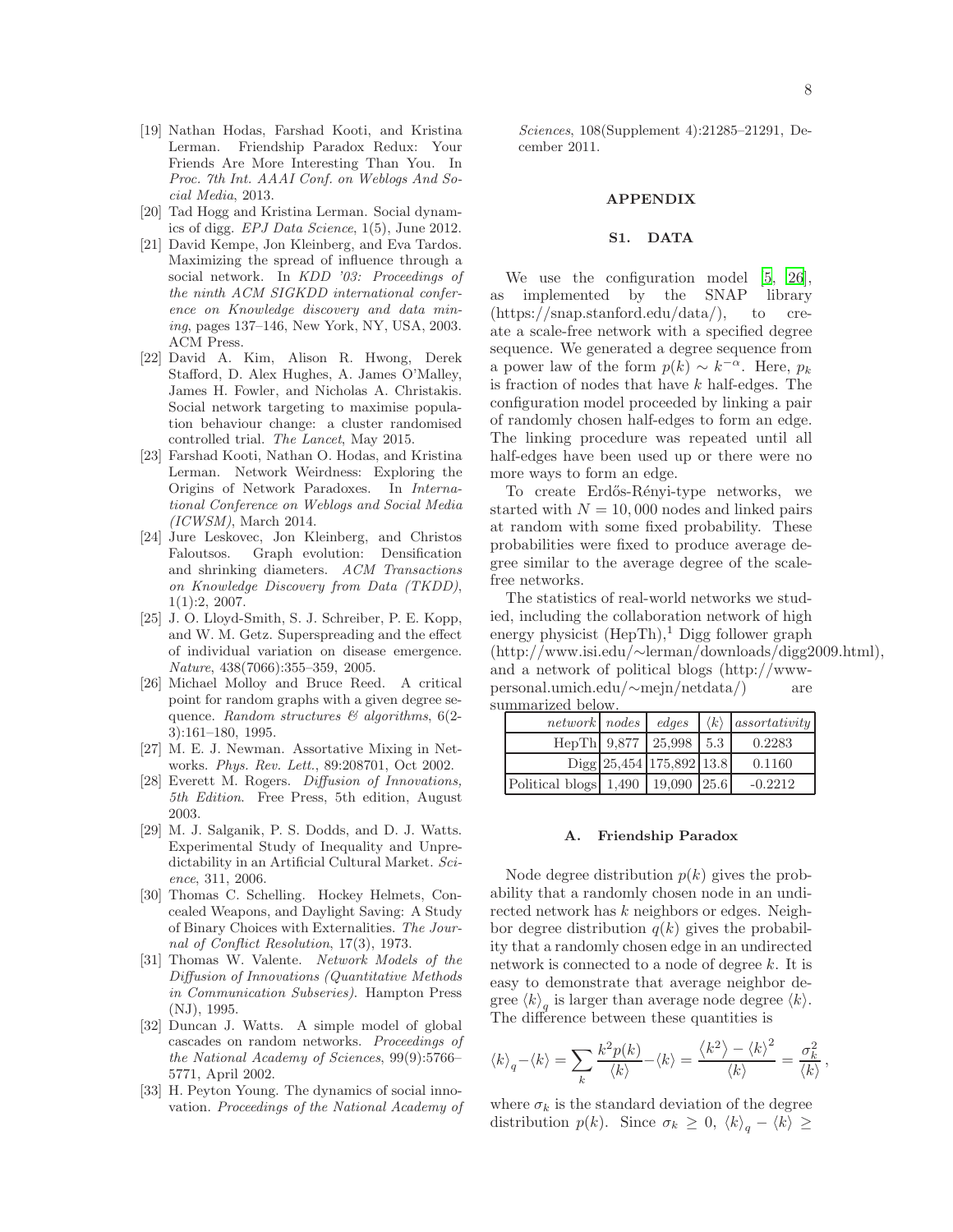0. This confirms that the friendship paradox, which says that average neighbor degree is larger than node's own degree, has its origins in the heterogeneous degree distribution [\[14\]](#page-6-5), and is more pronounced in networks with larger degree heterogeneity  $\sigma_k$ .

Heterogeneous degree distribution also contributes to nodes perceiving that their neighbors have more of some attribute than they themselves have — what is referred to as the generalized friendship paradox [\[13](#page-6-9)]. Let's consider again a network where nodes have a binary attribute  $x$ . For convenience, we will refer to nodes with the attribute value  $x = 1$ as active, and those with  $x = 0$  as inactive. The probability that a random node is active is  $P(x = 1) = \sum_{k} P(x = 1|k)p(k)$ . The probability that a random neighbor is active is  $Q(x=1) = \sum_k P(x=1|k)q(k)$ . Using Bayes' rule, this can be rewritten as

$$
Q(x = 1) = \sum_{k} \frac{P(x = 1, k)}{p(k)} \frac{kp(k)}{\langle k \rangle} \times
$$

$$
= \sum_{k} \frac{P(x = 1, k)}{P(x = 1)} \frac{kp(x = 1)}{\langle k \rangle}
$$

$$
= \frac{P(x = 1)}{\langle k \rangle} \sum_{k} kP(k|x = 1)
$$

$$
= P(x = 1) \frac{\langle k \rangle_{x = 1}}{\langle k \rangle},
$$

where  $\langle k \rangle_{x=1}$  is the average degree of active nodes. This quantity and the average degree  $\langle k \rangle$  are related via the correlation coefficient  $\rho_{kx} = \frac{P(x=1)}{\sigma_x \sigma_k}$  $\frac{\sigma_x(\mathbf{x}=1)}{\sigma_x\sigma_{k}}\left[\langle k\rangle_{x=1}-\langle k\rangle\right]$  (Eq. [1\)](#page-2-0). Hence, the strength of the generalized friendship paradox is

$$
Q(x=1) - P(x=1) = \rho_{kx} \frac{\sigma_x \sigma_k}{\langle k \rangle},
$$

which is positive when node degree and attribute are positively correlated  $(\rho_{kx} > 0)$  and increases with this correlation [\[13\]](#page-6-9).

# <span id="page-8-0"></span>B. Gaussian Approximation

The conditional probability  $P(x' = 1|k')$  required to calculate the strength of the "majority illusion" using Eq. [4](#page-5-0) can be specified analytically for some "well-behaved" degree distributions, such as scale–free distributions of the form  $p(k) \sim k^{-\alpha}$  with  $\alpha > 3$  or the Poisson distributions of the Erdős-Rényi random graphs in near-zero assortativity. In these cases, probability  $P(x'=1|k')$  can be acquired by approxi-

mating the joint distribution  $P(x', k')$  as a multivariate normal distribution, and we have

$$
\langle P(x'|k')\rangle = \langle P(x')\rangle + \rho_{kx} \frac{\sigma_x}{\sigma_k}(k' - \langle k\rangle) ,
$$

resulting in

$$
P(x'=1|k') = \langle x \rangle + \rho_{kx} \frac{\sigma_x}{\sigma_k} (k' - \langle k \rangle).
$$

Figure [S1](#page-9-0) reports the "majority illusion" in the same synthetic scale–free networks as Fig. [2,](#page-9-1) but with theoretical lines (dashed lines) calculated using the Gaussian approximation for estimating  $P(x' = 1|k')$ . The Gaussian approximation fits results quite well for the network with degree distribution exponent  $\alpha = 3.1$ . However, theoretical estimate deviates significantly from data in a network with a heavier–tailed degree distribution with exponent  $\alpha = 2.1$ . The approximation also deviate from the actual result when the network has very positive or negative assortativity. When this approximation is not applicable, we need to determine the joint distribution  $P(x', k')$  empirically to calculate both  $\rho_{kx}$  and  $P(x' = 1|k')$  for a specific joint distribution.

# <span id="page-8-1"></span>C. Influence of Network Structure

A network is not fully specified by its degree sequence and degree assortativity  $r$ . In fact, many different structures are possible with an identical degree sequence and r. These structural difference may affect the "majority illusion." Here, we report some comparison of selected degree sequences in scale-free synthetic networks.

We generated scale-free networks with some degree sequence and assortativity. We then used edge rewiring to change network's structure while keeping the assortativity  $r$  (and degree sequence) the same. Existing structural constraints restrict the range of assortativity values that a given degree sequence may attain. Thus there are fewer choices for extreme values of assortativity. Figure [S2](#page-9-1) reports the fraction of nodes in the paradox regime in these networks. Identical symbols are for the same value of assortativity. Results don't change much in cases where structural constraints prevent varying the structure while keeping assortativity fixed. On the other hand, the fraction of nodes in the paradox regime can vary somewhat in the midassortativity range.